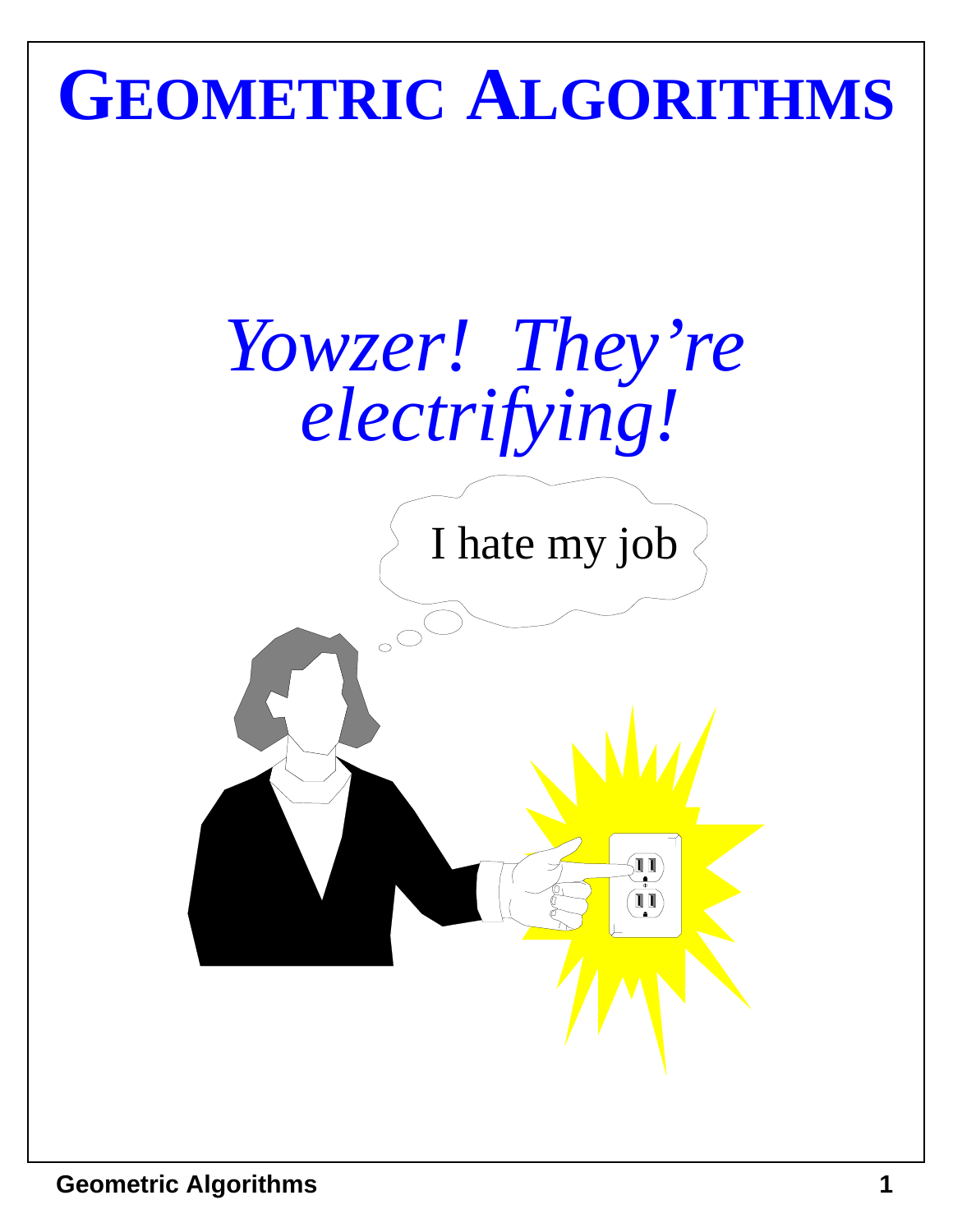# **Basic Geometric Objects in the Plane**

*point*: defined by a pair of coordinates  $(x,y)$ 

*segment*: portion of a straight line between two points

*polygon*: a circular sequence of points (vertices) and segments (edges) between them

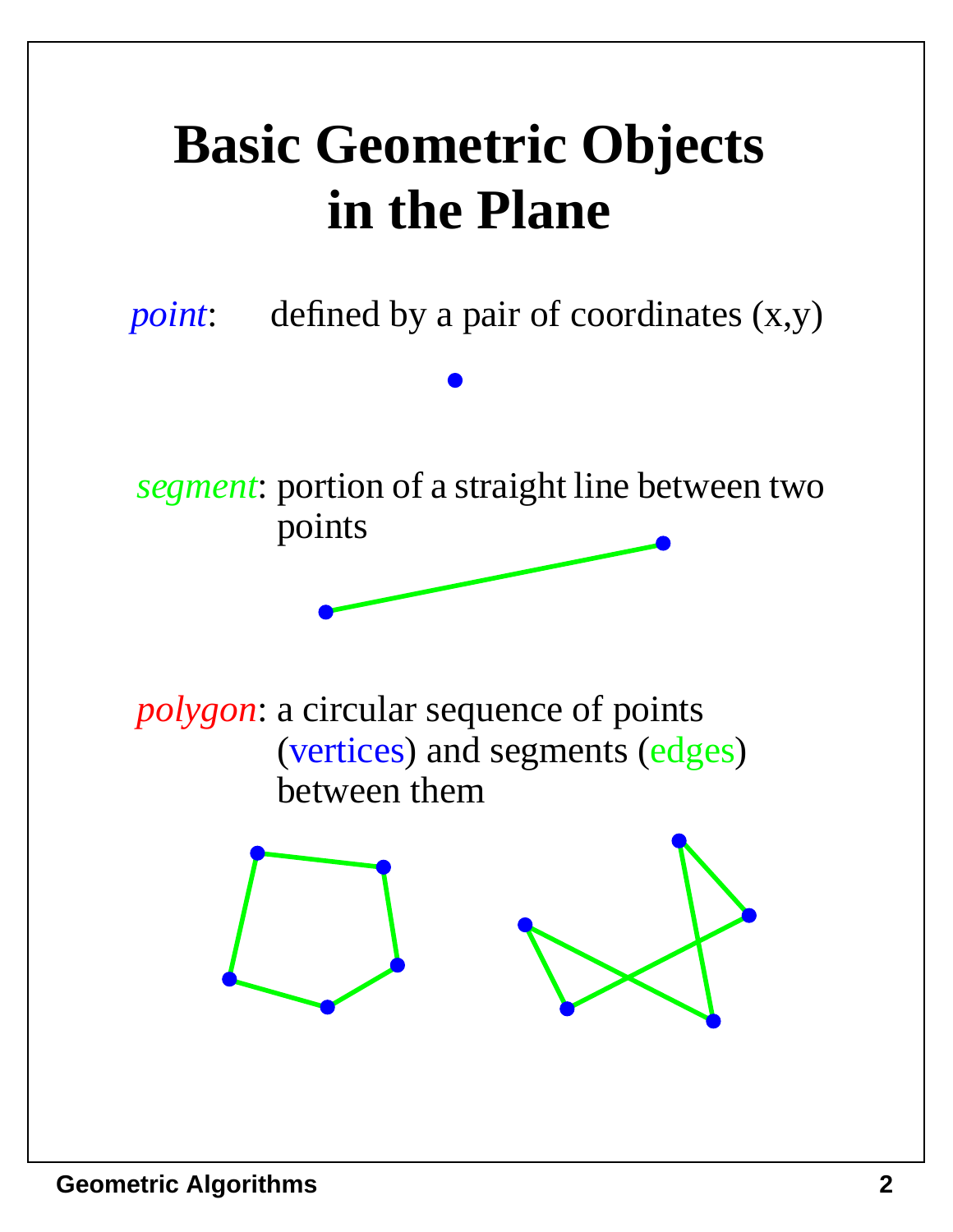# **Some Geometric Problems**

**Segment intersection**: Given two segments, do they intersect?







**Inclusion in polygon**: Is a point inside or outside a polygon?



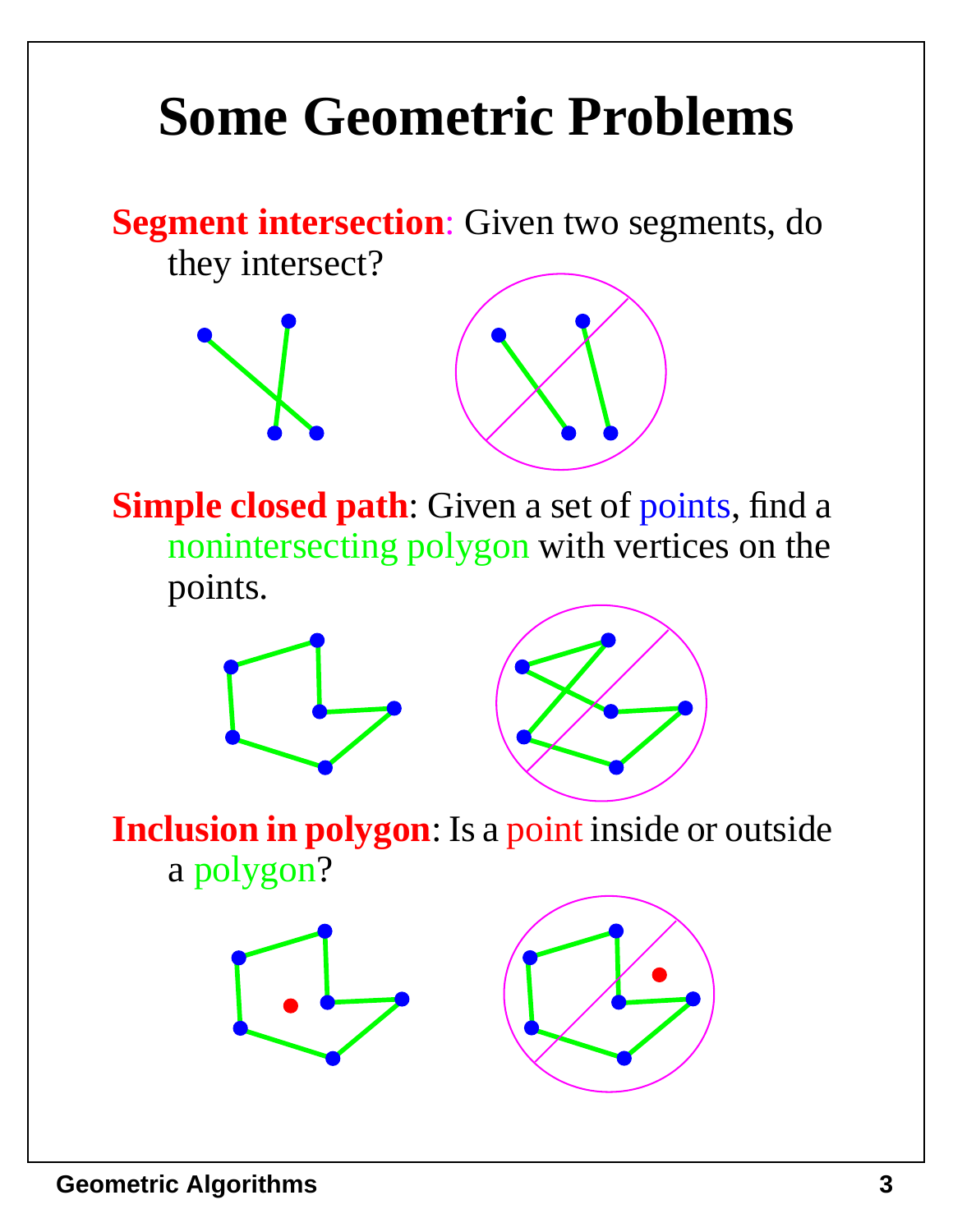#### **An Apparently Simple Problem: Segment Intersection**

• Test whether segments (a,b) and (c,d) intersect. *How do we do it?*



- We could start by writing down the equations of the lines through the segments, then test whether the lines intersect, then ...
- An alternative (and simpler) approach is based in the notion of **orientation** of an ordered triplet of points in the plane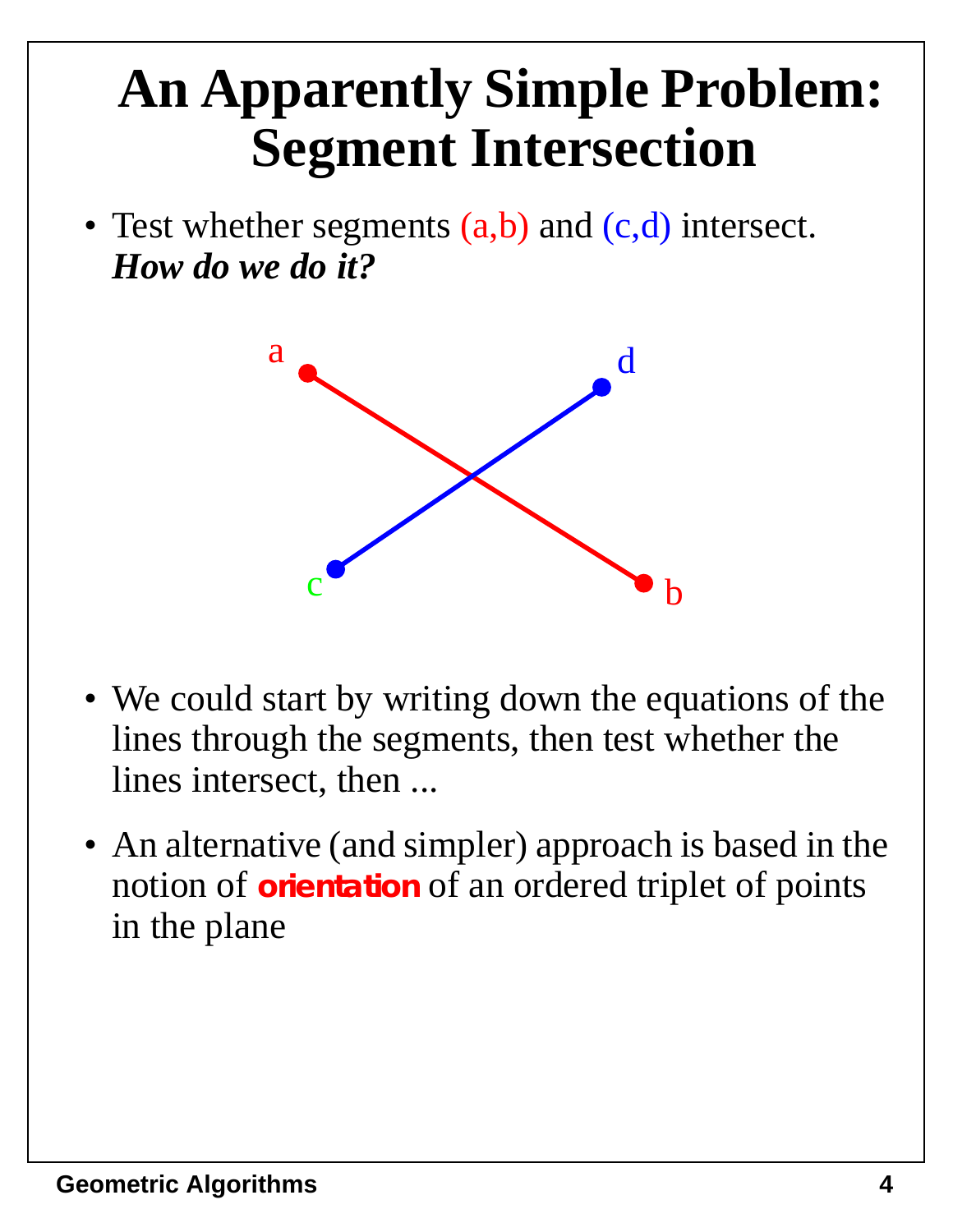# **Orientation in the Plane**

- The orientation of an ordered triplet of points in the plane can be
	- **counterclockwise** (**left turn**)
	- **clockwise** (**right turn**)
	- **collinear** (**no turn**)
- Examples:

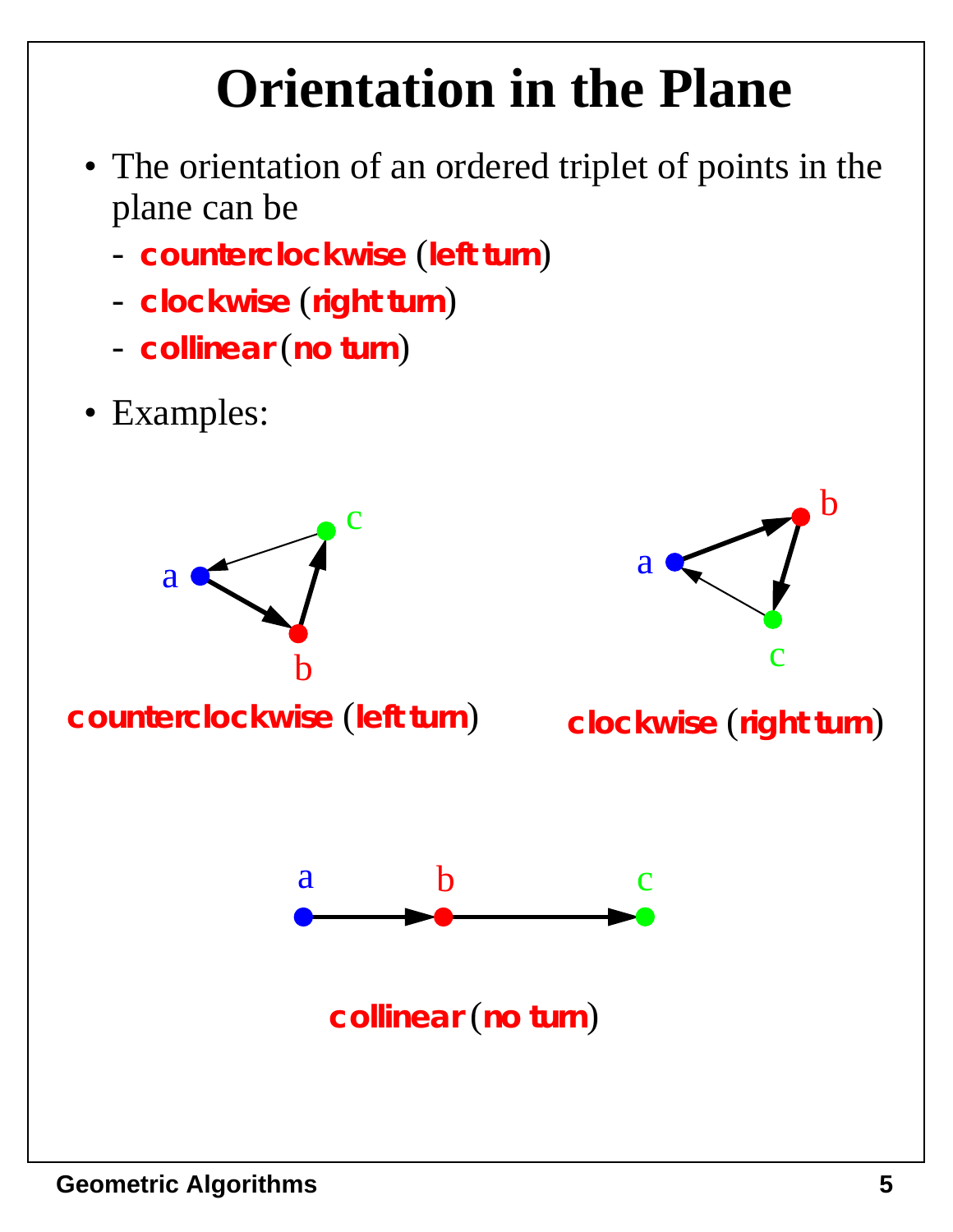#### **Intersection and Orientation**

Two segments  $(p_1,q_1)$  and  $(p_2,q_2)$  intersect if and only if one of the following two conditions is verified

- general case:
	- $(p_1,q_1,p_2)$  and  $(p_1,q_1,q_2)$  have different orientations **and**
	- $(p_2, q_2, p_1)$  and  $(p_2, q_2, q_1)$  have different orientations
- special case
	- $(p_1,q_1,p_2)$ ,  $(p_1,q_1,q_2)$ ,  $(p_2,q_2,p_1)$ , and  $(p_2,q_2,q_1)$  are all collinear **and**
	- the *x*-projections of  $(p_1,q_1)$  and  $(p_2,q_2)$  intersect
	- the *y*-projections of  $(p_1,q_1)$  and  $(p_2,q_2)$  intersect

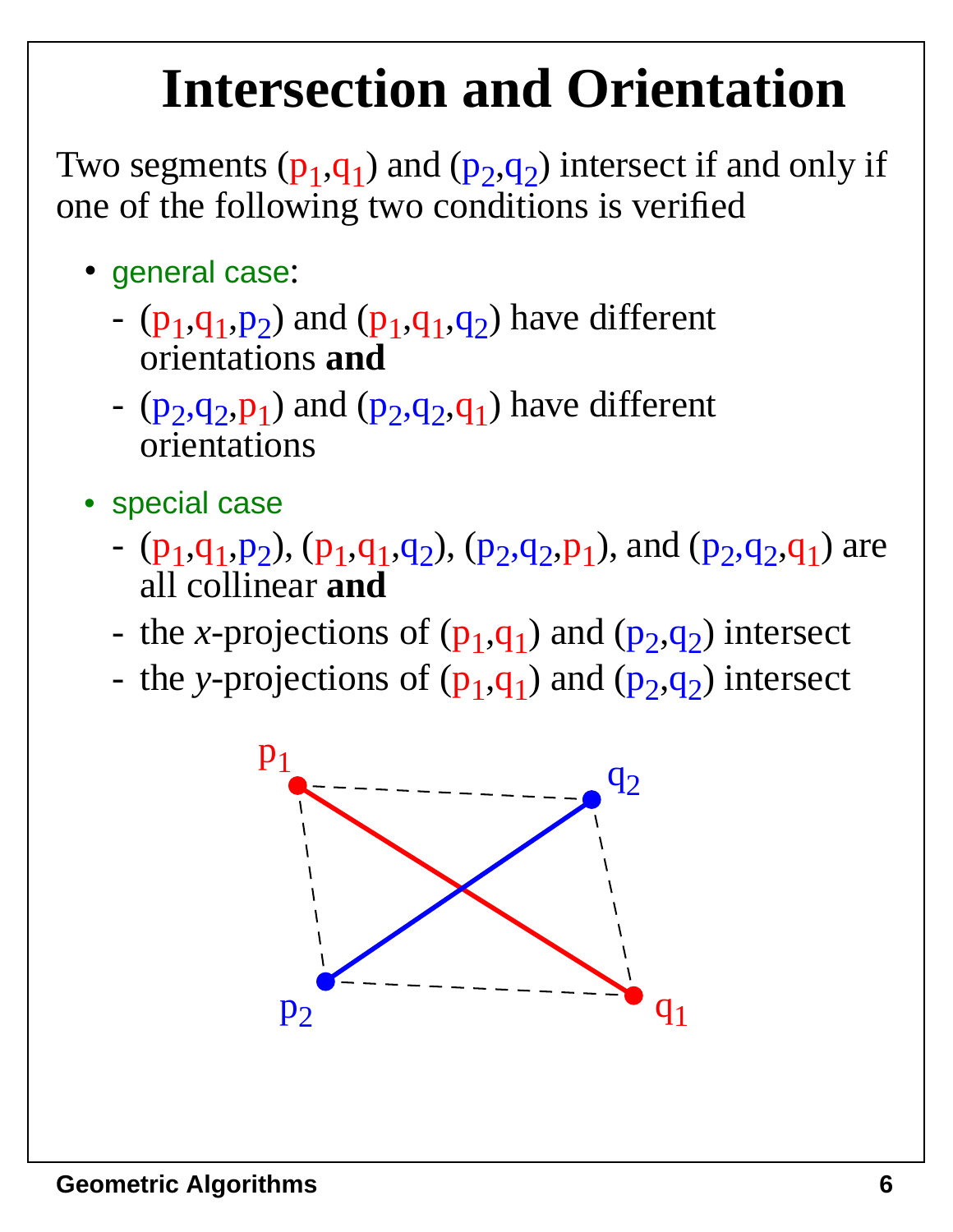#### **Examples (General Case)**

- general case:
	- $(p_1,q_1,p_2)$  and  $(p_1,q_1,q_2)$  have different orientations **and**
	- $(p_2,q_2,p_1)$  and  $(p_2,q_2,q_1)$  have different orientations

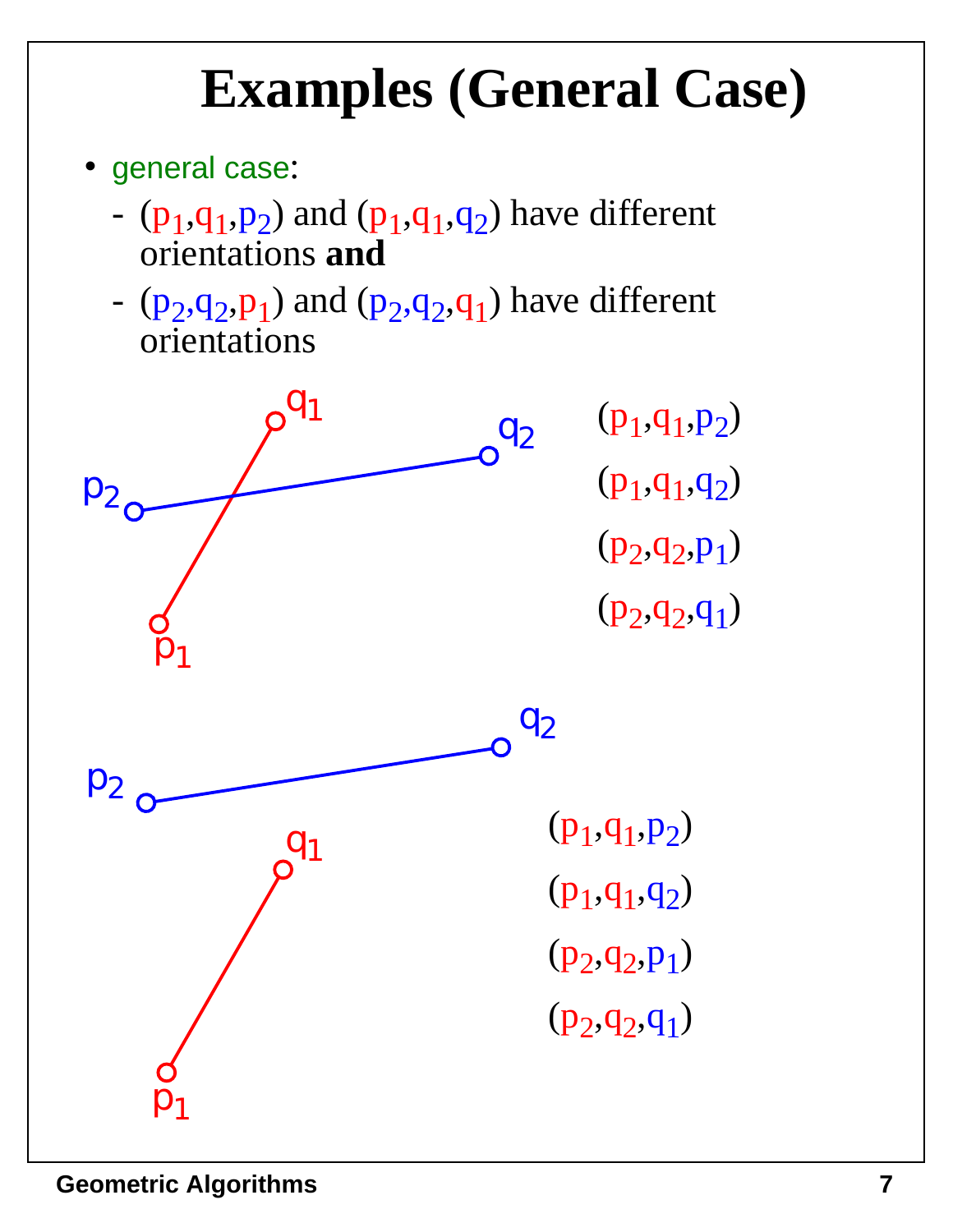#### **Examples (General Case)**

- general case:
	- $(p_1,q_1,p_2)$  and  $(p_1,q_1,q_2)$  have different orientations **and**
	- $(p_2,q_2,p_1)$  and  $(p_2,q_2,q_1)$  have different orientations

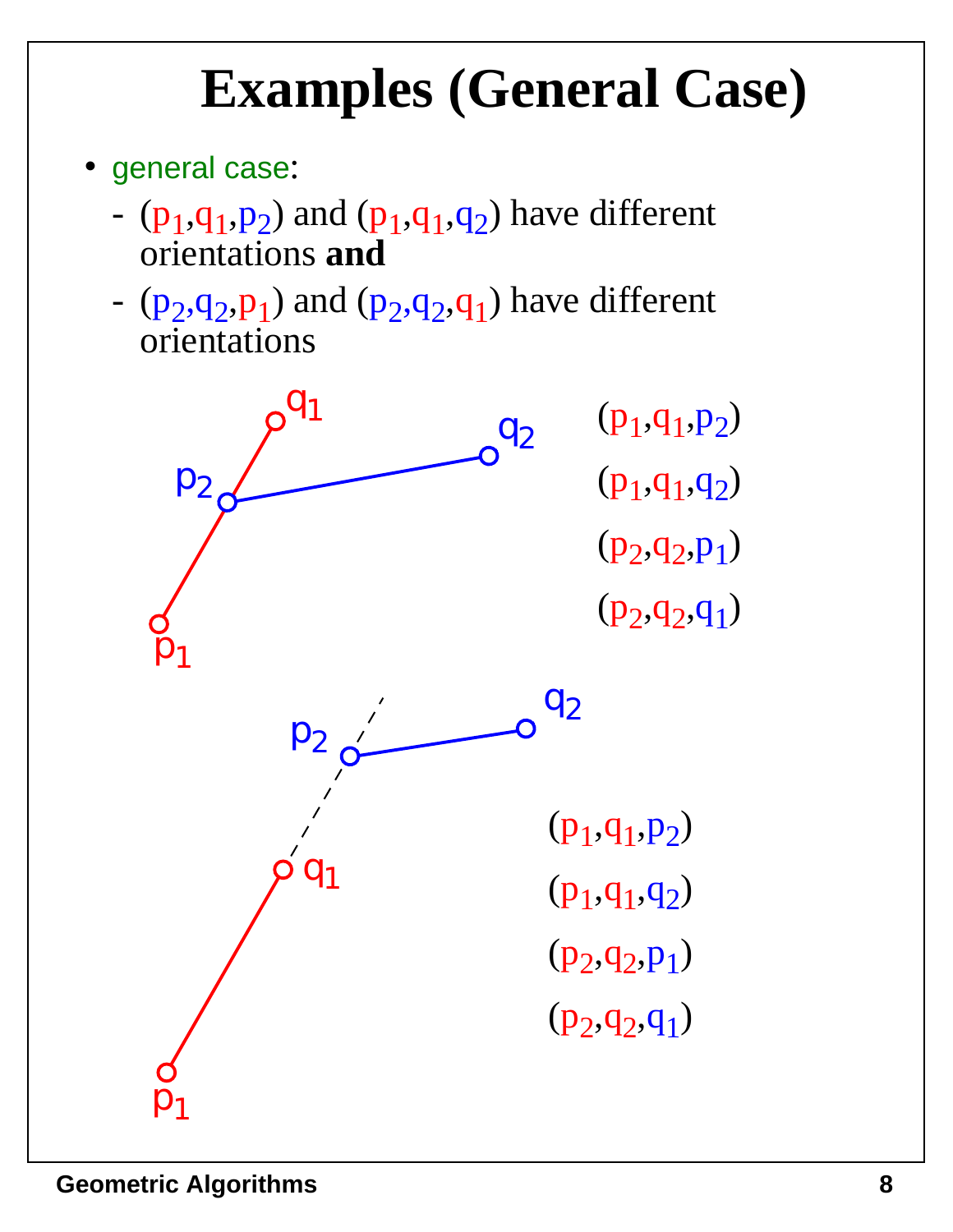# **Examples (Special Case)**

- special case
	- $(p_1,q_1,p_2)$ ,  $(p_1,q_1,q_2)$ ,  $(p_2,q_2,p_1)$ , and  $(p_2,q_2,q_1)$  are all collinear **and**
	- the *x*-projections of  $(p_1,q_1)$  and  $(p_2,q_2)$  intersect
	- the *y*-projections of  $(p_1,q_1)$  and  $(p_2,q_2)$  intersect

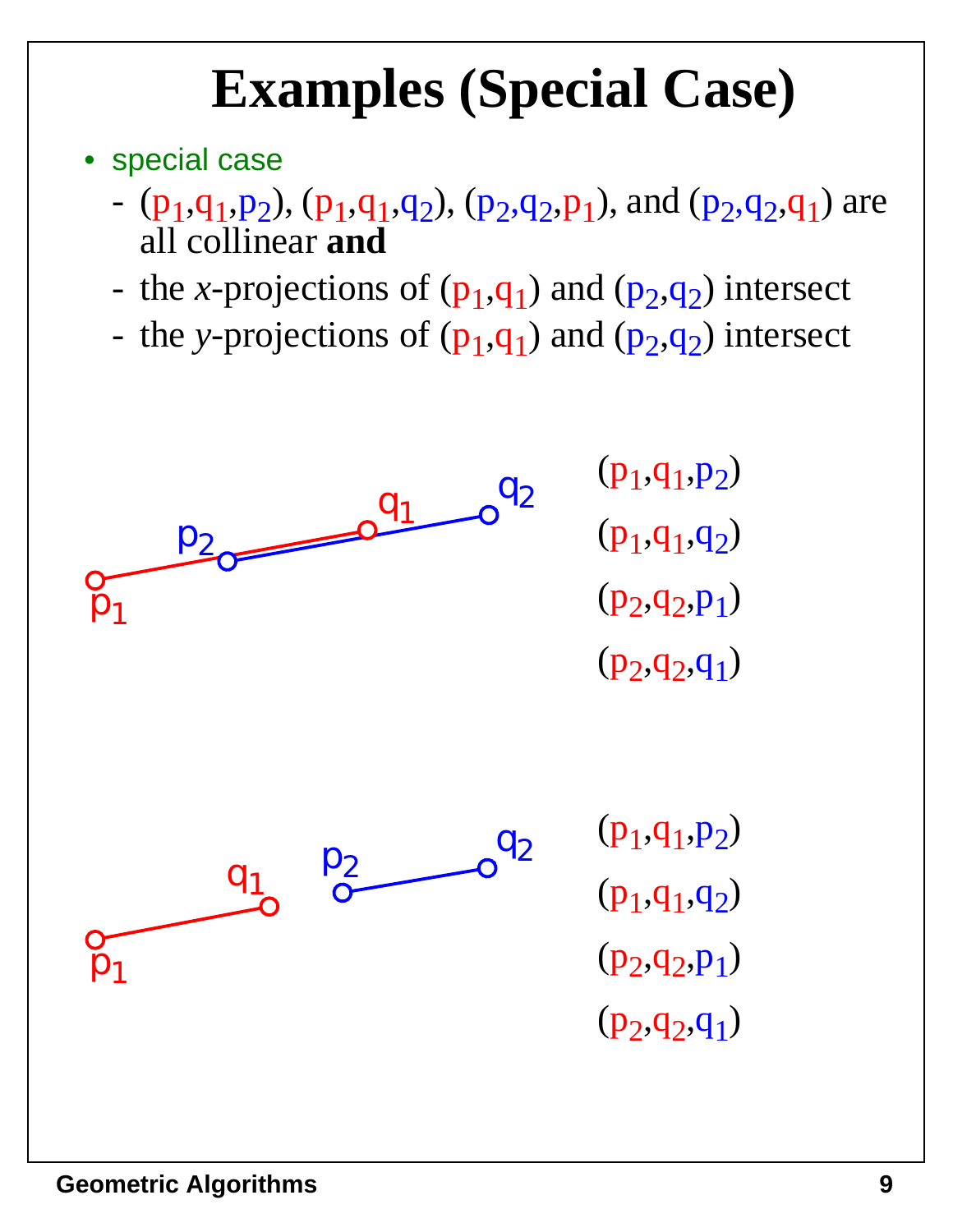#### **How to Compute the Orientation**

- slope of segment  $(p_1, p_2)$ :  $\sigma = (y_2 y_1) / (x_2 x_1)$
- slope of segment  $(p_2, p_3)$ :  $\tau = (y_3 y_2) / (x_3 x_2)$



- Orientation test
	- counterclockwise (left turn):  $\sigma < \tau$
	- clockwise (right turn):  $\sigma > \tau$
	- collinear (left turn):  $\sigma = \tau$
- The orientation depends on whether the expression  $(y_2-y_1)(x_3-x_2)-(y_3-y_2)(x_2-x_1)$ is positive, negative, or null.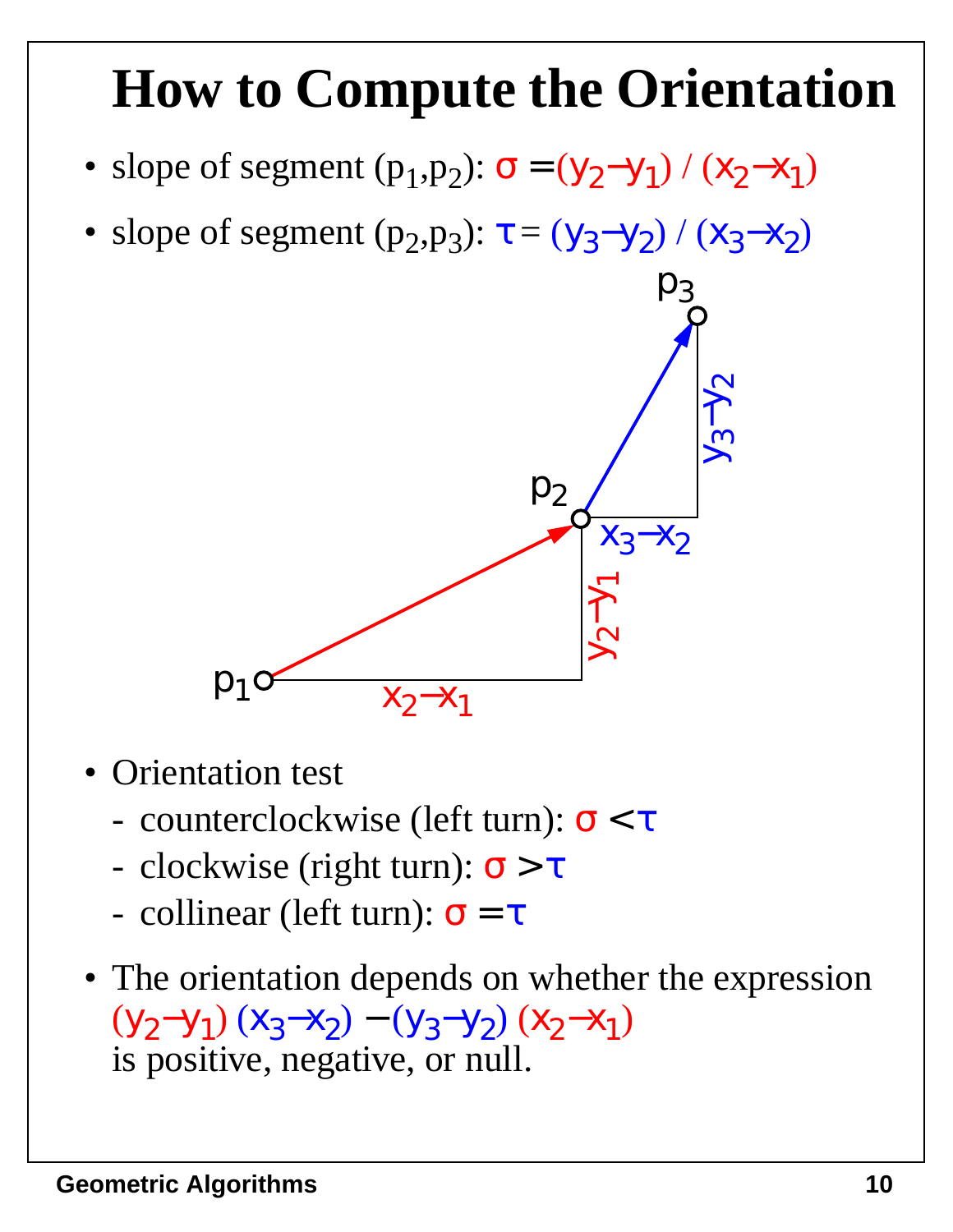# **Point Inclusion**

- given a polygon and a point, is the point inside or outside the polygon?
- orientation helps solving this problem in linear time

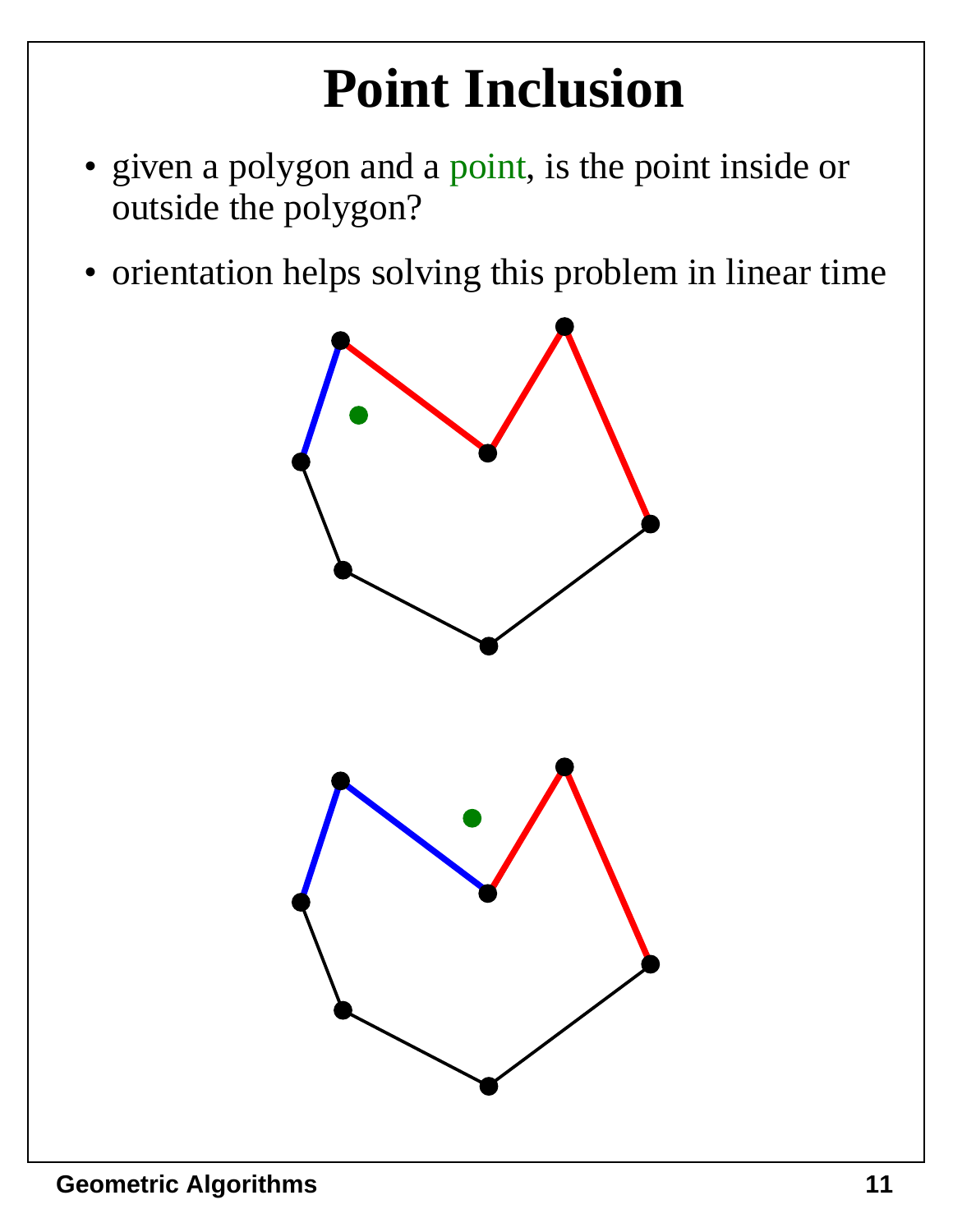# **Point Inclusion — Part II**

- Draw a horizontal line to the right of each point and extend it to infinity
- Count the number of times a line intersects the polygon. We have:
	- even number  $\Rightarrow$  point is outside
	- odd number  $\implies$  point is inside





• What about points d and g ?? Degeneracy!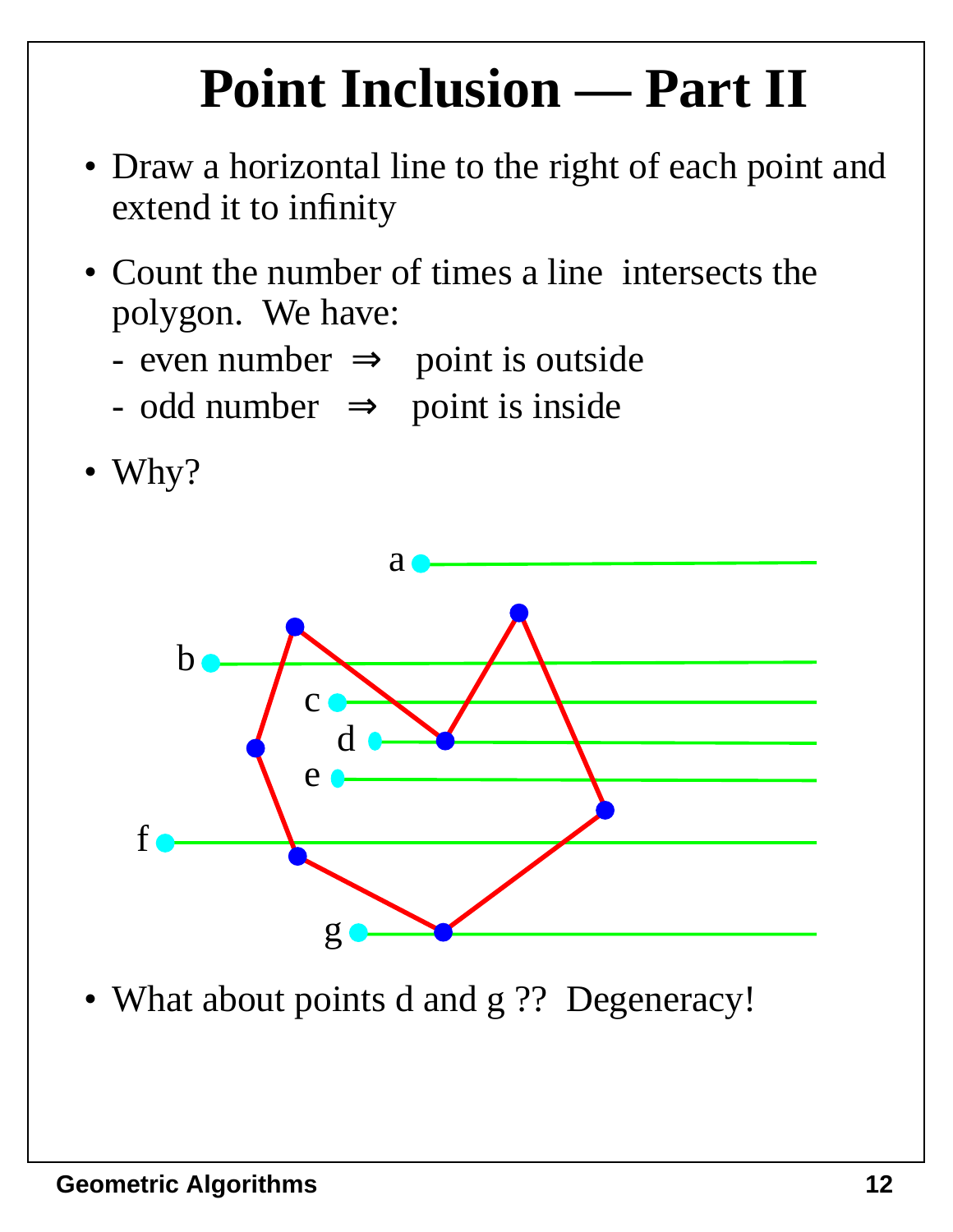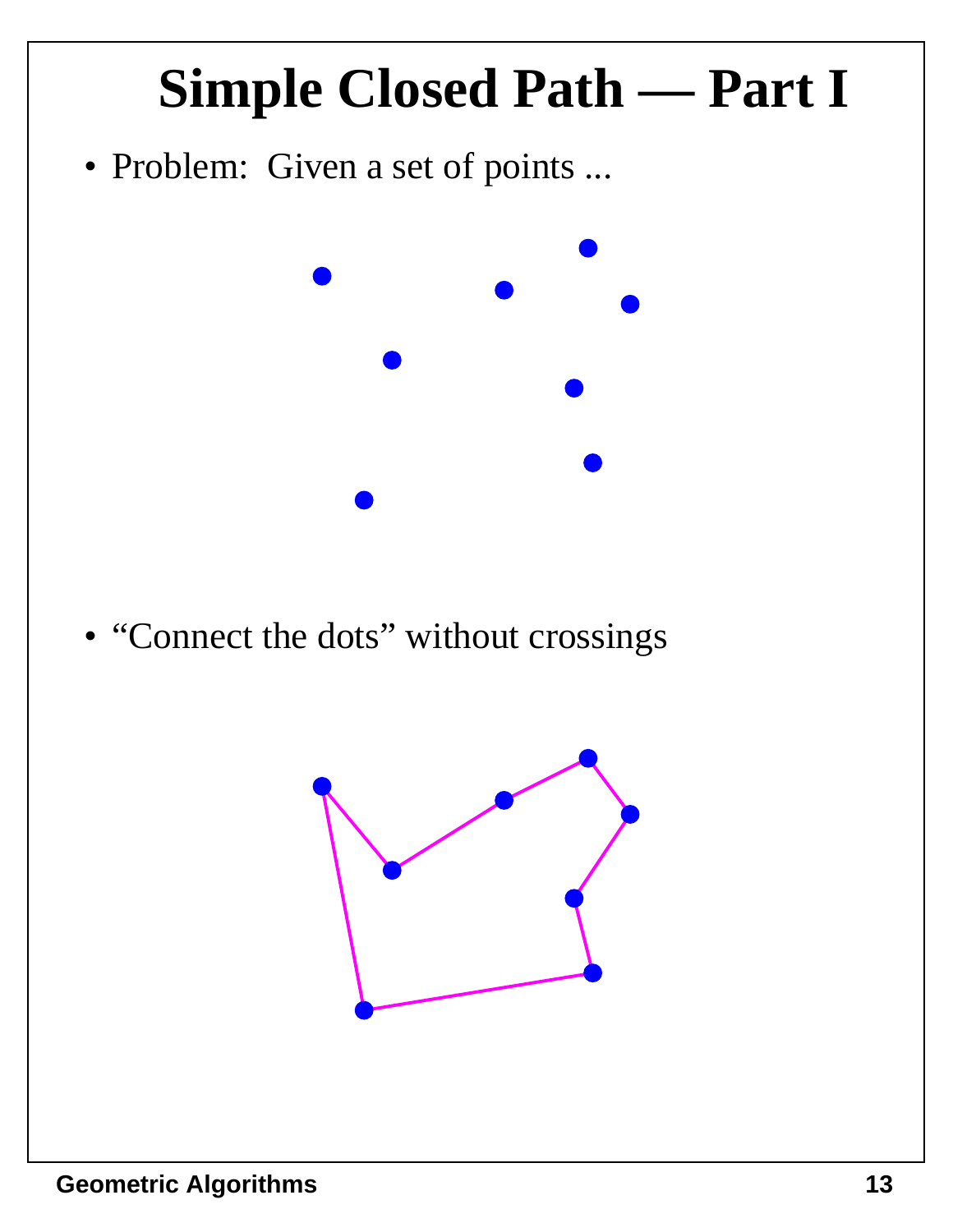

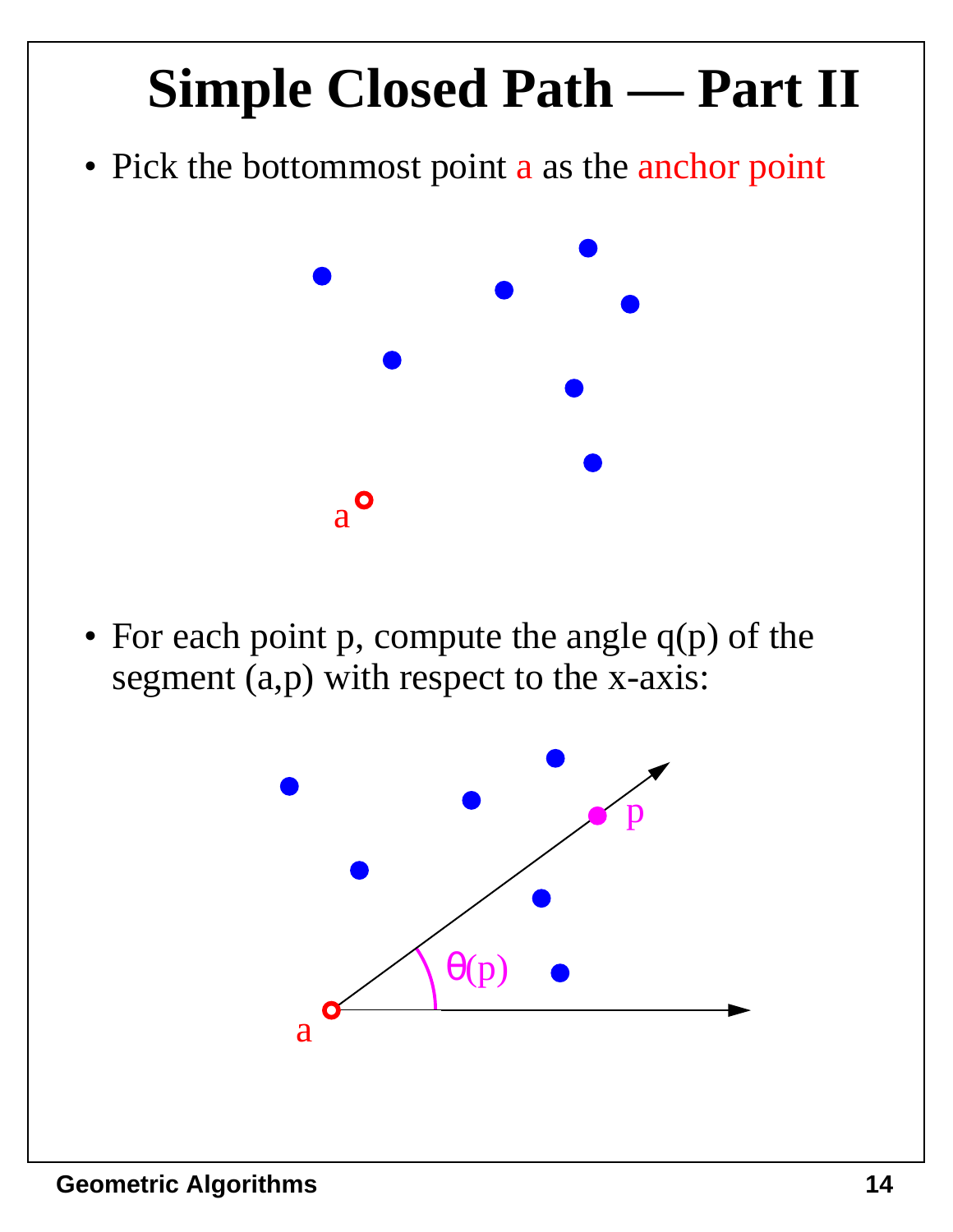# **Simple Closed Path — Part III**

• Traversing the points by increasing angle yields a simple closed path:



- The question is: how do we compute angles?
	- We could use trigonometry (e.g., arctan).
	- However, the computation would be inefficient since trigonometric functions are not in the normal instruction set of a computer and need a call to a math-library routine.
	- Observation:, we don't care about the actual values of the angles. We just want to sort by angle.
	- Idea: use the orientation to compare angles without actually computing them!!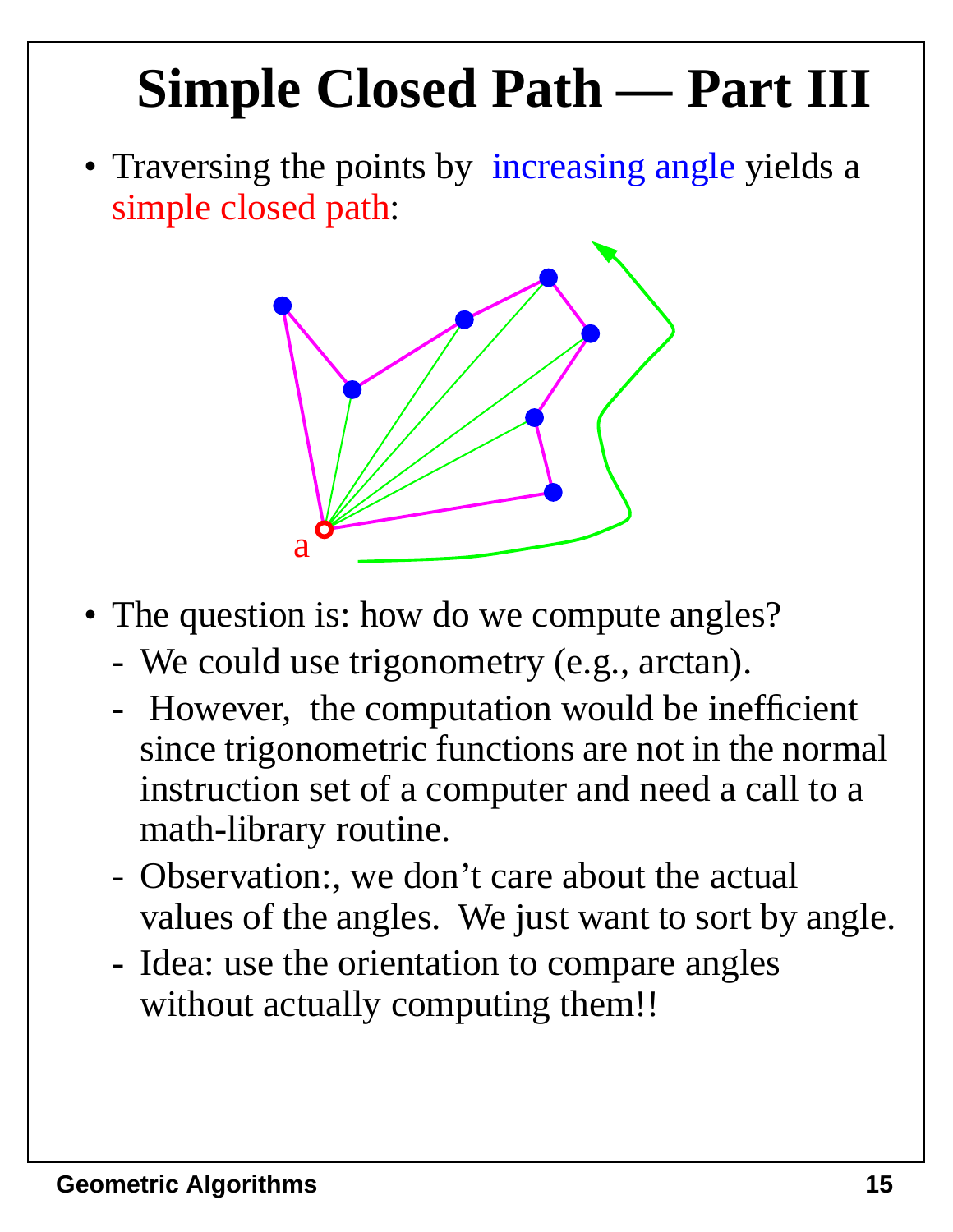# **Simple Closed Path — Part IV**

• the orientation can be used to compare angles without actually computing them ... Cool!



 $\theta(p) < \theta(q) \Leftrightarrow$  orientation(a,p,q) = CCW

- We can sort the points by angle by using any "sorting-by-comparison" algorithm (e.g., heapsort or merge-sort) and replacing angle comparisons with orientation tests
- We obtain an O(N log N)-time algorithm for the simple closed path problem on N points